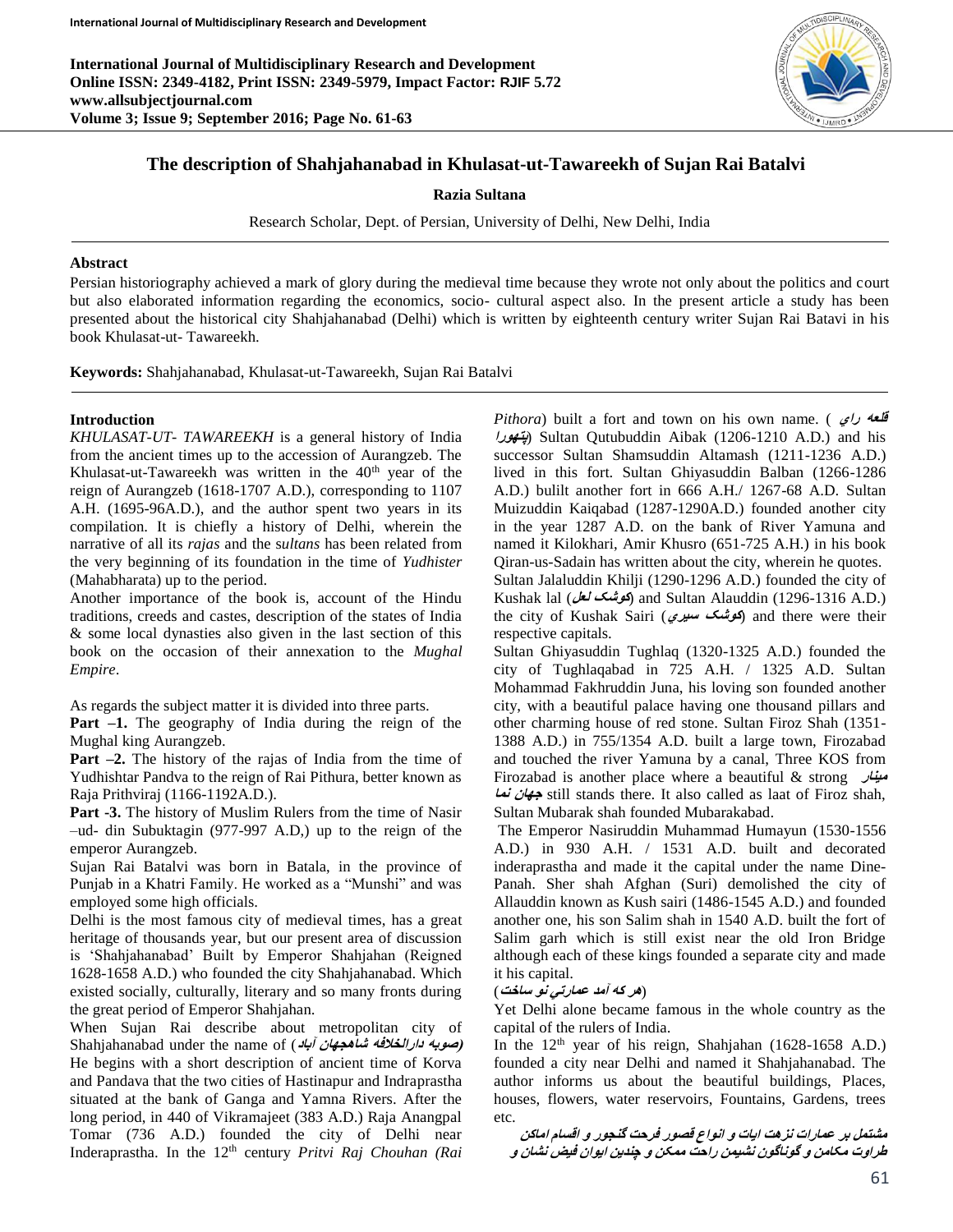**نهر هاي جريان و تالبهاي کالن و حوضهاي وسيع و فوارهاي رفيع و گلشن هاي هميشعه بهارو اشجار پر اثمار که هر مکان ياد از بهشت مي دهد و هر قطعه آن پهلو به فردوس مي نهد که هر قصرش زيباتر از قصر قيصر مي نمايد**  و هر ايوانش مانند ايوان کسري دلها مي ربايد<sup>[1]</sup> (ص 19)

Then he writes a Mathnawi in the praise of Shahjahanabad.

| چو جنّت بر زمینش هر مکانی | بوڊ در هر مکاني بوستاني      |
|---------------------------|------------------------------|
| خيابانش چنان عشرت سرشت    | که گویا کوچه ها راه بهشت است |
| هوایش دلکشا و دلنشین است  | طراوت خانه زاد این زمین      |
|                           | است ا <sup>2</sup> ا         |

He praised the garden of this city with this Couplet.

**خيزان افتان چون خيل مستان هر سو نهري در آن گلستان** Author provides detail about the world famous wall boundary of the city (**شهر فصيل**(, and the origin of Urdu language as "Zaban-i-Hindustan"

**حصار شهر پناه افزون از سنگ و صاروج اساس يافته دوران از دايره قياس افزون و اندازه آباداني درون و برون آن از احاطه بيان بيرون مردم از روم و زنگ و شام و فرنگ و انگريز و ولنديز و يمن و عربستان و عراق و خراسان و خوارزم و ترکستان و خطا و ختن و چين و ماچين و کاشغر و قلمستان و تبت و کشمير و ساير واليت هندوستان در آن مصر جامع توطن گزيده و آيين <sup>و</sup> )ص31( گفتار که اصل زبان هندوستان از همين جا است]3[.**

He gives a very detailed account of the city like its roads, markets, Trade, Imports, exports, clothes, weapons, foods, Stuffs, drinks, Perfumes, fruits Etc. and write another Mathnawi.

| عراقي و خراساني ز حد بيش  | تهاده پیش خود سرمایه خویش  |
|---------------------------|----------------------------|
| قرنگی از فرنگستان رسیده   | توادر از بنا در پیش        |
|                           | جيده                       |
| نشسته هر طرف گوهر فروشی   | بر آورده ز دريا هر خروشي   |
| فتاده بر طرف صد لعل رخشان | بود در هر دوگان لعل بدخشان |
| بر آمد از براي امتحاني    | متاع هفت کشور از           |
|                           | دونمانس.                   |

In this history author does not explain exact number and names of buildings as Aasar-us-Snadid of Sir Sayyad (! 898 A.D.) and Sair-ul-Manazil of Mirza Sangeen Beg but it constituted as an important source material for these books. Sir Sayyad mentions its name as several times in his famous book.

In 1651A.D. the 24<sup>th</sup> regnal year, Shahjahan laid foundation of a large and beautiful Jama Masjid which was built with Red stone, its Minars are so high that the voice of Moazzin reaches the ears of the denizens of the sky.

He presents a picture of this historical Masjid in this Mathnawi. ;-



After that author informs us about the imperial bath (حمام) that this was a one of its kind Hamam, and have so many specialties like it's cool room give repose to fatigue, and eulogizes to an extent that it rivals the air of paradise etc. And also quotes a Mathnawi in favour of this Hamam.

**بود باد خاک از درش بر کنار بهم آب و آتش در و سازگار طبايع بهم يافته درين عالم از اعتدال مزاج امتزاج**

He presents this city as a perfect example in terms of space  $\&$ extent and as an ideal place as the capital city and the centre of the kingdom.

**القصه شهريست در کمال وسعت و فسحت مصريست دارالخالفه و مرکز** ) . (**ممالک**

He also writes,

| شهر آعظم بهشت راست نشان | مرکز هند و تختگاه شاهان |
|-------------------------|-------------------------|
| چون سواد بهشت طرب افزا  | همچو باغ بهار روح افزا  |
| ساكنانش همه خلف فرزند   | فاضل و نکته دان و       |
|                         | دائشمند                 |
| همه فیروز جنگ ملک ستانس | همه مقبول طبع شاه جهان  |
| همه با جاه و منصب خانی  | همه با زیب و قر         |
|                         | سلطانی                  |
| همه مانند بوعلي ماهر    | همه با خيل قدسيان       |
|                         | تىرى                    |
| همه مرهم تهی دل خسته    | همه از جور دهر          |
|                         | وارسته                  |
| همه داود لحن خوش اواز   | همه در فن کار خود       |
|                         | ممتاز                   |
| همه يوسف و زليخا شوق    | همه قرهاد طبع و         |
|                         | شيرين ڏوق               |
| ههه با شخص کام هم آغوش  | همه از باده خوري مدهوش  |

After that he presents a brief account of mausoleum of Sufis of Delhi like Khwajah Qutubuddin Bakhtiyar Kaki (1173-1235 A, D.) Shaikh Nizamuddin Aulia, (1238-1325 A.D.) Shaikh Nasiruddin Chiragh-i-Delhi (1274-1356 A.D.) etc.

Then he presents seventeenth and eighteenth century topographical and statistical records restating and explaining of Shahjahanabad as a Subah (Province) and as a Sarkar (Division) following the initial guidelines laid out in the Ain-i-Akbari compiled by Abul Fazl (1551-1602 A.D.)

After giving the details about the city of Shahjahanabad, author gives historical and geographical introduction of following cities;

Panipat, Sirhind, Thanesar, Sambhal and Kumaun.

At the end he talks about peripheral extent of Subah-ishahjahanabad. In eastwards lies the province of Akbarabad (Agra), westwards was of Lahore, Southwards Ajmer and northwards the hilly region of Kumaun, The East-West stretch from Palwal to Ludhiana situated on the bank of the river Sutluj. The length was 160 KOS and the north-south stretch,i.e. from the Sarkar of Rewari to the hill Kumaun the breadth was 140 KOS.

As a Subah, was Shahjahanabad provience enjoyed revenues from numerous divisions (Sarkar) and sub-divisions (Mahal).

The fallowing Sarkars were under the Subah of shahjahanabad as maintioned by Khulasatut Twareekh.

Sirhind, Hisar, Firuza, Saharanpur, Sambhal, Badaun, Rewari and Narnaul.

In total Eight (8) Sarkars, comprising of 229 Mahal constituted the Subah of Delhi. The revenue of the province was 74 Crore 63 Lac and 35 Thousand Dam.

The city had huge revenue in its coffer and undoubtedly, it was one of the richest cities in the contemporary World, adorned with magnificent buildings, housing the urban culture & leisure lifestyle of the Mughal Nobles.

At the end, I would like to say that Delhi continued to enjoy the unique position of being an intellectual, spiritual and cultural centre during Medieval India as it reflects today.

### **References**

1. Khulasatut Twareekh, Munshi Sujan Rai Bhandari (M.S. A.P. Archives).